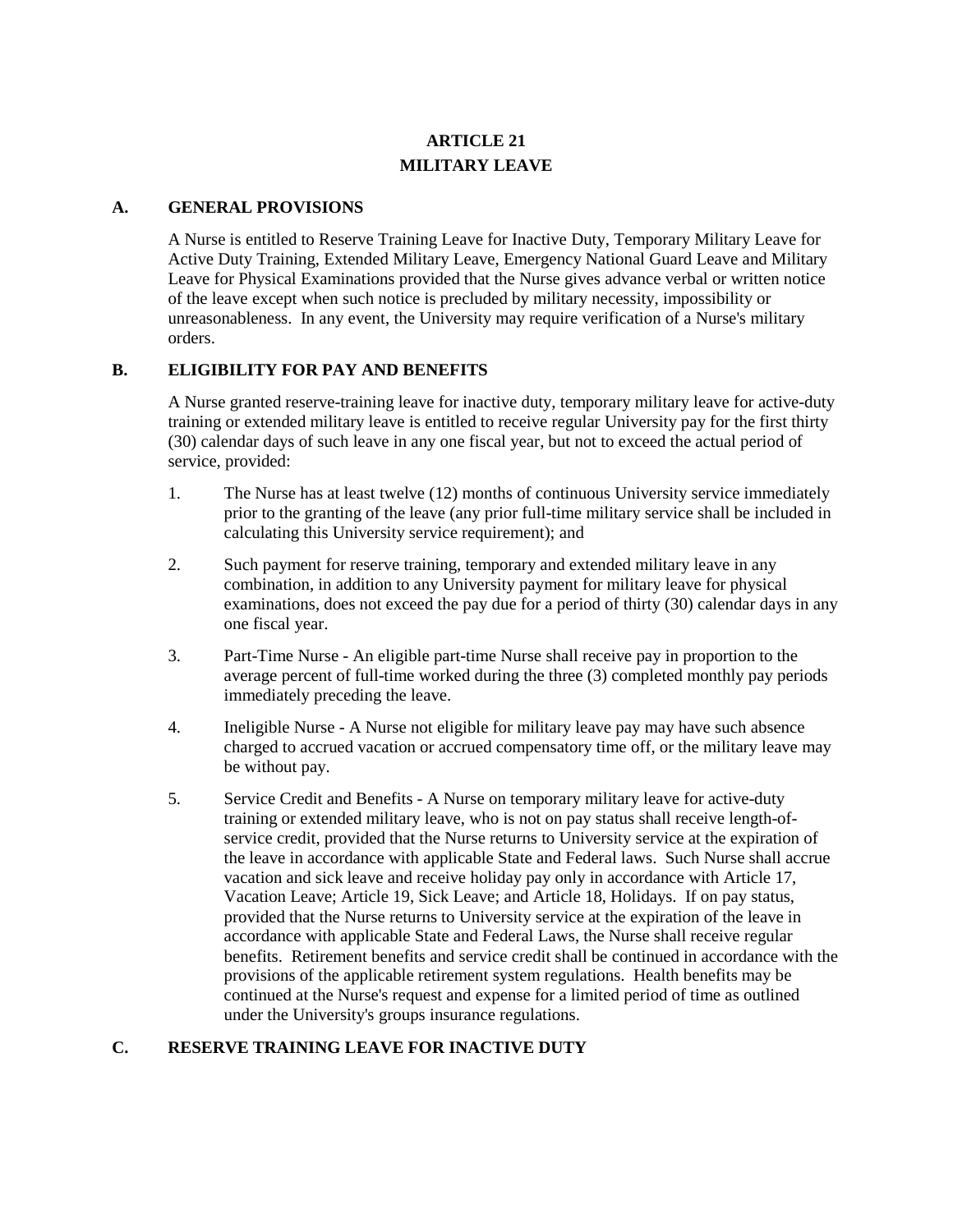Reserve training leave for inactive duty shall be granted to any employee who, as a member of a reserve component of the United States Armed Forces, must perform inactive duty such as weekly or monthly meetings or weekend drills.

### **D. TEMPORARY MILITARY LEAVE FOR ACTIVE-DUTY TRAINING**

Temporary military leave for active-duty training shall be granted to any Nurse who as a member of a reserve component of the United States Armed Forces is ordered to full-time active military duty for training for a period not to exceed one hundred eighty (180) days, including time spent traveling to and from such duty.

### **E. EXTENDED MILITARY LEAVE**

Extended military leave shall be granted to a Nurse who enlists or is ordered into active duty in the United States Armed Forces or a reserve component or who is ordered into active Federal military duty as a member of the National Guard or Naval Militia. Such leave shall be granted for active-duty service of any length or for active-duty training in excess of one-hundred eighty (180) days.

- 1. **Period of Leave** A Nurse shall be granted extended military leave for the initial period of enlistment, service, or tour of duty. In addition, leave shall be granted for a period up to six (6) months from the date of release from duty if the Nurse requests such extension.
- 2. **Service Credit and Benefits** A Nurse granted extended military leave shall receive a lump-sum payment for earned salary, accrued vacation, and accrued overtime or compensatory time off. Upon written request, a Nurse may elect to retain accrued vacation on the records for a period not to exceed one-hundred eighty (180) days. Vacation credits retained on the records in excess of one-hundred eighty (180) days shall be paid out at the pay rate in effect at the time of payment, taking into account any salary increases that may have occurred in the previous one-hundred eighty (180) day period.
- 3. Sick leave credit shall be retained on the records.
- 4. **Probationary Nurse** A Nurse who was serving a probationary period at the time extended military leave became effective shall be required to complete the probationary period upon reinstatement.
	- a. If the probationary Nurse served in active military service for a period of more than thirty (30) days, but less than one-hundred eighty-one (181) days, the Nurse shall not be separated from employment by management action except for cause for six (6) months from the date of reinstatement.
	- b. If the probationary Nurse served in active military service for a period in excess of one-hundred eighty (180) days, the Nurse shall not be separated from employment by management except for cause for one (1) year from the date of reinstatement.

## **F. EMERGENCY NATIONAL GUARD LEAVE**

Military Leave shall be granted to a Nurse who as a member of the National Guard is called to active duty by proclamation of the Governor of the State of California during a state of emergency. A Nurse who as a member of the National Guard is called to active federal military duty at the request of the President of the United States is not eligible for emergency National Guard leave, but shall be granted extended military leave as set forth in §D., or for the period required to perform National Guard Duty service, whichever is greater.